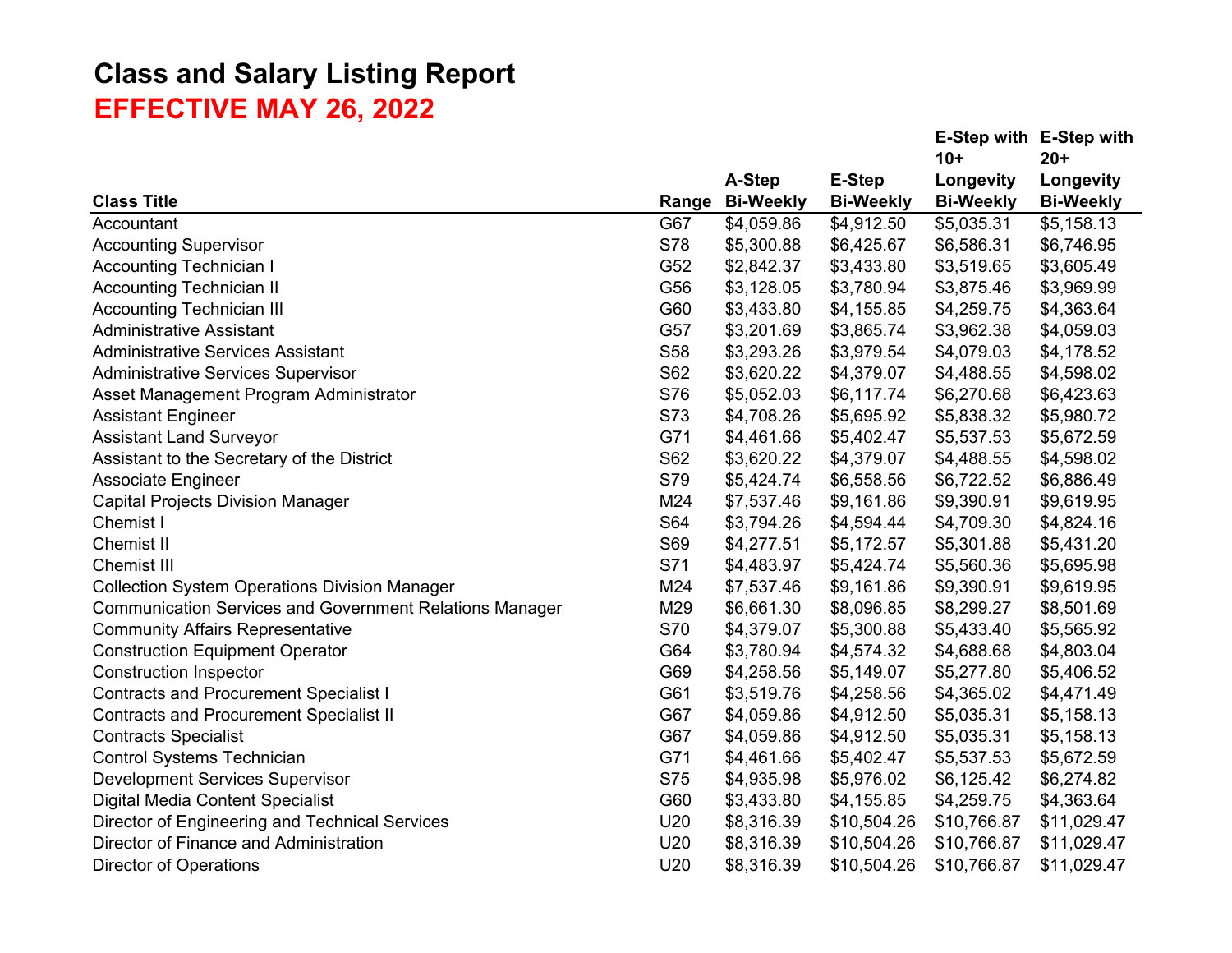|            |                  |                     |                  | E-Step with E-Step with |
|------------|------------------|---------------------|------------------|-------------------------|
|            |                  |                     | $10+$            | $20+$                   |
|            | A-Step           | <b>E-Step</b>       | Longevity        | Longevity               |
|            | <b>Bi-Weekly</b> | <b>Bi-Weekly</b>    | <b>Bi-Weekly</b> | <b>Bi-Weekly</b>        |
| G69        | \$4,258.56       | \$5,149.07          | \$5,277.80       | \$5,406.52              |
| S76        | \$5,052.03       | \$6,117.74          | \$6,270.68       | \$6,423.63              |
| G60        | \$3,433.80       | \$4,155.85          | \$4,259.75       | \$4,363.64              |
| G65        | \$3,865.74       | \$4,684.88          | \$4,802.00       | \$4,919.12              |
| G69        | \$4,258.56       | \$5,149.07          | \$5,277.80       | \$5,406.52              |
|            | \$4,935.98       | \$5,976.02          | \$6,125.42       | \$6,274.82              |
| S71        | \$4,483.97       | \$5,424.74          | \$5,560.36       | \$5,695.98              |
| M24        | \$7,537.46       | \$9,161.86          | \$9,390.91       | \$9,619.95              |
| G64        | \$3,780.94       | \$4,574.32          | \$4,688.68       | \$4,803.04              |
| G69        | \$4,258.56       | \$5,149.07          | \$5,277.80       | \$5,406.52              |
| S81        | \$5,695.92       | \$6,888.89          | \$7,061.11       | \$7,233.33              |
| S63        | \$3,706.13       | \$4,483.97          | \$4,596.07       | \$4,708.17              |
| M24        | \$7,537.46       | \$9,161.86          | \$9,390.91       | \$9,619.95              |
| U10        | \$12,855.20      |                     |                  |                         |
| S72        | \$4,594.44       | \$5,562.02          | \$5,701.07       | \$5,840.12              |
| G66        | \$3,961.66       | \$4,795.28          | \$4,681.38       | \$5,035.04              |
| <b>S75</b> | \$4,935.98       | \$5,976.02          | \$6,125.42       | \$6,274.82              |
| G55        | \$3,046.64       | \$3,690.50          | \$3,782.76       | \$3,875.03              |
| G61        | \$3,519.76       | \$4,258.56          | \$4,365.02       | \$4,471.49              |
| U24        |                  | \$9,161.53          | \$9,390.57       | \$9,619.61              |
| S72        | \$4,594.44       | \$5,562.02          | \$5,701.07       | \$5,840.12              |
| G72        | \$4,574.32       | \$5,537.44          | \$5,675.88       | \$5,814.31              |
| G76        | \$5,029.69       | \$6,092.08          | \$6,244.38       | \$6,396.68              |
| M24        | \$7,537.46       | \$9,161.86          | \$9,390.91       | \$9,619.95              |
| S82        | \$5,835.38       | \$7,052.90          | \$7,229.22       | \$7,405.55              |
| G64        | \$3,780.94       | \$4,574.32          | \$4,688.68       | \$4,803.04              |
| G69        | \$4,258.56       | \$5,149.07          | \$5,277.80       | \$5,406.52              |
| U73        | \$4,696.73       | \$5,681.96          | \$5,824.01       | \$5,966.06              |
| S84        | \$6,117.74       | \$7,404.48          | \$7,589.59       | \$7,774.70              |
| S76        | \$5,052.03       | \$6,117.74          | \$6,270.68       | \$6,423.63              |
| G72        | \$4,574.32       | \$5,537.44          | \$5,675.88       | \$5,814.31              |
|            | <b>S75</b>       | Range<br>\$7,537.60 |                  |                         |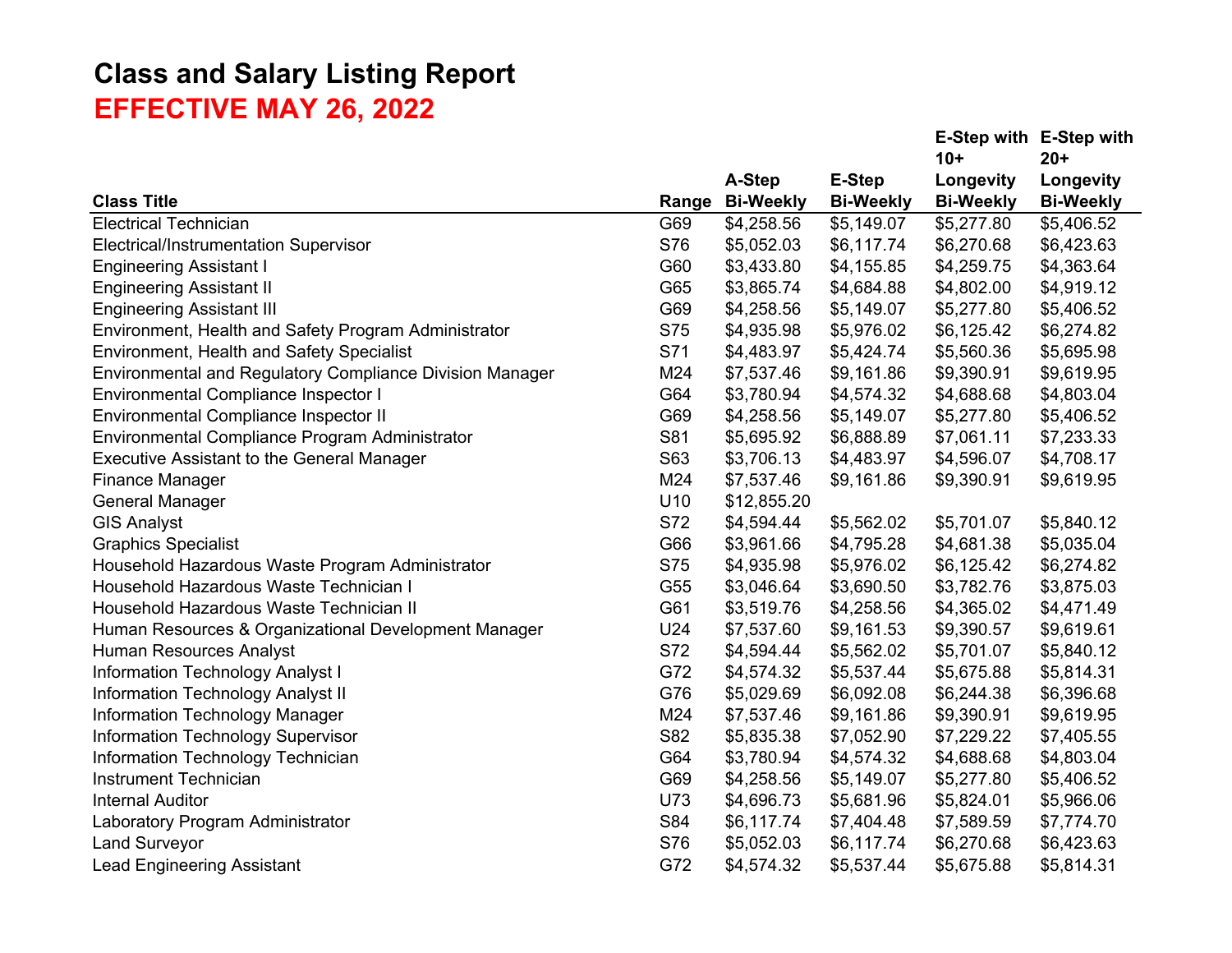|                                                    |            |                  |                  |                  | E-Step with E-Step with |
|----------------------------------------------------|------------|------------------|------------------|------------------|-------------------------|
|                                                    |            |                  |                  | $10+$            | $20 +$                  |
|                                                    |            | A-Step           | <b>E-Step</b>    | Longevity        | Longevity               |
| <b>Class Title</b>                                 | Range      | <b>Bi-Weekly</b> | <b>Bi-Weekly</b> | <b>Bi-Weekly</b> | <b>Bi-Weekly</b>        |
| Lead Maintenance Crew Member                       | G67        | \$4,059.86       | \$4,912.50       | \$5,035.31       | \$5,158.13              |
| Lead Maintenance Technician                        | G68        | \$4,155.85       | \$5,029.69       | \$5,155.43       | \$5,281.17              |
| Machinist                                          | G68        | \$4,155.85       | \$5,029.69       | \$5,155.43       | \$5,281.17              |
| Maintenance Crew Member I                          | G55        | \$3,046.64       | \$3,690.50       | \$3,782.76       | \$3,875.03              |
| <b>Maintenance Crew Member II</b>                  | G61        | \$3,519.76       | \$4,258.56       | \$4,365.02       | \$4,471.49              |
| <b>Maintenance Crew Member Trainee</b>             | G55        | \$3,046.64       | \$3,690.50       | \$3,782.76       | \$3,875.03              |
| Maintenance Planner                                | G71        | \$4,461.66       | \$5,402.47       | \$5,537.53       | \$5,672.59              |
| <b>Maintenance Supervisor</b>                      | <b>S75</b> | \$4,935.98       | \$5,976.02       | \$6,125.42       | \$6,274.82              |
| Maintenance Technician I                           | G62        | \$3,605.70       | \$4,362.30       | \$4,471.36       | \$4,580.42              |
| Maintenance Technician II                          | G65        | \$3,865.74       | \$4,684.88       | \$4,802.00       | \$4,919.12              |
| Maintenance Technician Trainee                     | G62        | \$3,605.70       | \$4,362.30       | \$4,471.36       | \$4,580.42              |
| <b>Management Analyst</b>                          | S72        | \$4,594.44       | \$5,562.02       | \$5,701.07       | \$5,840.12              |
| <b>Materials Coordinator</b>                       | G57        | \$3,201.69       | \$3,865.74       | \$3,962.38       | \$4,059.03              |
| <b>Materials Services Supervisor</b>               | S72        | \$4,594.44       | \$5,562.02       | \$5,701.07       | \$5,840.12              |
| <b>Materials Specialist</b>                        | G59        | \$3,355.72       | \$4,059.86       | \$4,161.36       | \$4,262.85              |
| Painter                                            | G62        | \$3,605.70       | \$4,362.30       | \$4,471.36       | \$4,580.42              |
| Planning and Development Services Division Manager | M24        | \$7,537.46       | \$9,161.86       | \$9,390.91       | \$9,619.95              |
| <b>Plant Maintenance Division Manager</b>          | M24        | \$7,537.46       | \$9,161.86       | \$9,390.91       | \$9,619.95              |
| <b>Plant Operations Division Manager</b>           | M24        | \$7,537.46       | \$9,161.86       | \$9,390.91       | \$9,619.95              |
| <b>Plant Operations Training Coordinator</b>       | G68        | \$4,155.85       | \$5,029.69       | \$5,155.43       | \$5,281.17              |
| Plant Operator I                                   | G61        | \$3,519.76       | \$4,258.56       | \$4,365.02       | \$4,471.49              |
| Plant Operator II                                  | G64        | \$3,780.94       | \$4,574.32       | \$4,688.68       | \$4,803.04              |
| Plant Operator III                                 | G68        | \$4,155.85       | \$5,029.69       | \$5,155.43       | \$5,281.17              |
| <b>Plant Operator Trainee</b>                      | G61        | \$3,519.76       | \$4,258.56       | \$4,365.02       | \$4,471.49              |
| Program Manager                                    | M33        | \$6,037.94       | \$7,339.18       | \$7,522.66       | \$7,706.14              |
| <b>Programmer Analyst</b>                          | G77        | \$5,149.07       | \$6,239.39       | \$6,395.37       | \$6,551.36              |
| <b>Project Manager/Business Analyst</b>            | S83        | \$5,976.02       | \$7,225.90       | \$7,406.55       | \$7,587.20              |
| <b>Pumping Stations Operator I</b>                 | G61        | \$3,519.76       | \$4,258.56       | \$4,365.02       | \$4,471.49              |
| <b>Pumping Stations Operator II</b>                | G66        | \$3,961.66       | \$4,795.28       | \$4,915.16       | \$5,035.04              |
| <b>Pumping Stations Operator III</b>               | G70        | \$4,362.30       | \$5,277.42       | \$5,409.36       | \$5,541.29              |
| <b>Pumping Stations Operator Trainee</b>           | G61        | \$3,519.76       | \$4,258.56       | \$4,365.02       | \$4,471.49              |